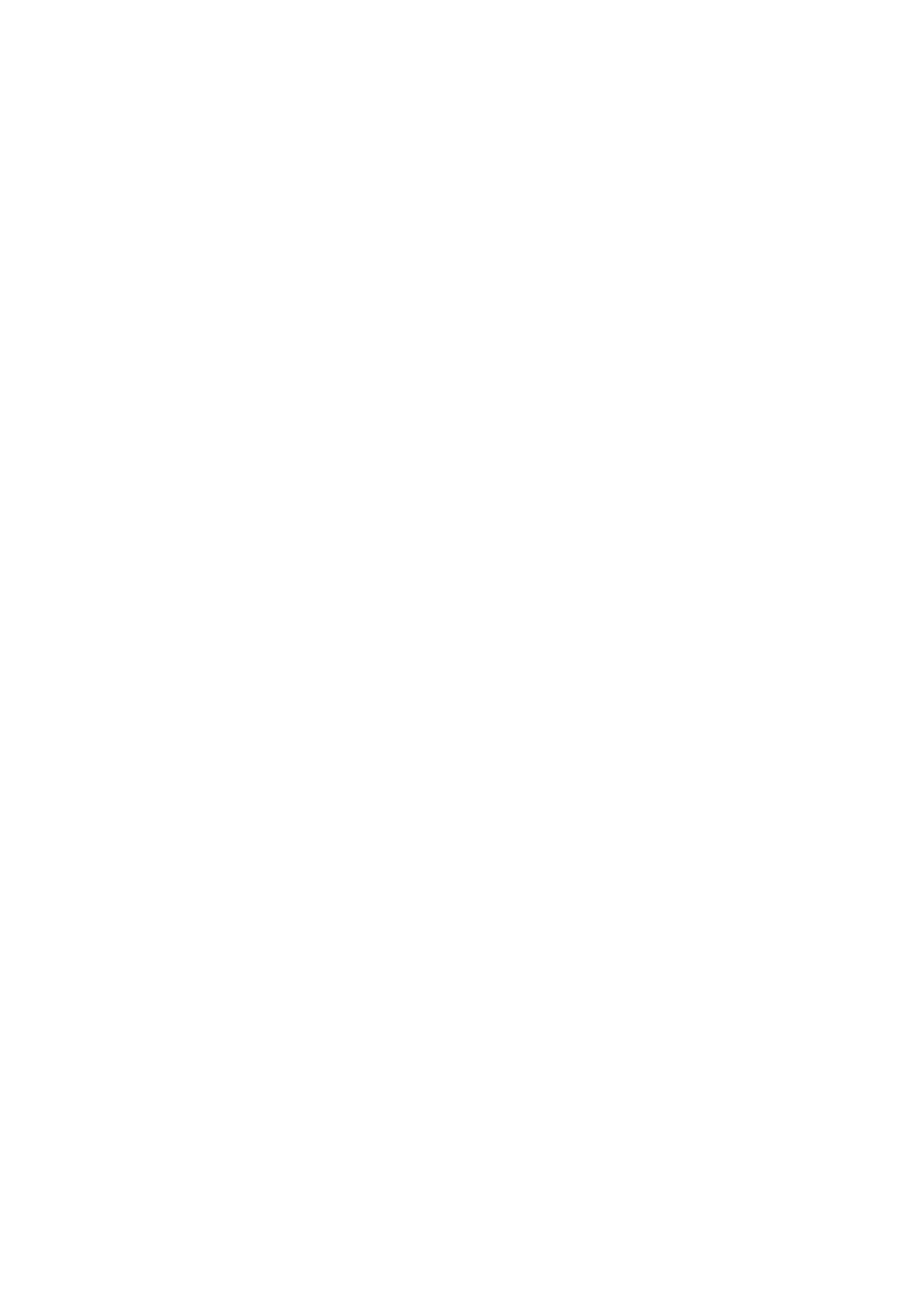| 第89卷 | 結 | 第1号~第12号 |
|------|---|----------|
|      |   |          |

**総 目 次**

### **原 著**

| FDG-PET/CTが施行された抗酸菌症に関する検討 ………………………………………… 宇留賀                           |            | 公                 | 紀他 ……… 39      |  |
|---------------------------------------------------------------------------|------------|-------------------|----------------|--|
| SPEED-OLIGO® MYCOBACTERIAによる Mycobacterium 属同定の精度評価 …………… 近               | 松          | 絹                 | 代他 ……… 45      |  |
| 胃液培養陽性で暫定診断した肺 Mycobacterium avium complex症の臨床的検討 ………… 高                  | 佐          | 顕                 | 之他 ……… 489     |  |
| 結核病床における院内 DOTS業務量に関する分析…………………………………………… 永                               | 田          | 容                 | 子他 ……… 495     |  |
| 接触者健康診断における高齢者に対するインターフェロン-y遊離試験の有用性の検討… 瀬                                | 戸          | 順                 | 次他 ……… 503     |  |
| 若年層~壮年層における結核死の社会経済的要因に関するシステマティックレビュー … 河                                | 津          | 里                 | 沙他 ……… 547     |  |
| マトリックス支援レーザー脱離イオン化飛行時間型質量分析法 (MALDI-TOF MS)                               |            |                   |                |  |
| による抗酸菌の同定–臨床分離抗酸菌株と基準菌株を用いて ………………………… 新                                  | 妻          | $\longrightarrow$ | 直他 ……… 555     |  |
| 大阪市における肺結核患者の服薬中断リスクと治療成績…………………………………… 松                                 | 本          |                   | 健 二他 ……… 593   |  |
| 介護職の結核感染リスク–高齢者施設の結核集団感染事例の分析………………………… 柳                                 | 原          | 博                 | 樹 ………… 631     |  |
| 肺結核症の重症度評価および治療効果のモニタリングにおける血液バイオ                                         |            |                   |                |  |
| マーカーの前向き比較検討…………………………………………………………………… 榎 本 泰                              |            |                   | 典他 ……… 637     |  |
| 結核に対するレボフロキサシン長期使用の有害事象に関する前向き研究 …… 結核療法研究協議会内科会 ………… 643                 |            |                   |                |  |
| 在宅医療における結核発症状況と臨床的特徴の検討………………………………………… 生                                 | 方          |                   | 智他 ……… 649     |  |
| 肺癌を合併した肺 Mycobacterium avium complex症13例の臨床的検討 …………………… 細                 | H          | 千                 | 晶他 ……… 691     |  |
| 塗抹持続陽性肺結核患者の培養陰性化の判定時期に関する検討                                              |            |                   |                |  |
| - 培養陰性による退院基準の見直しに関する提言 ……………………………………… 森                                 | 野          |                   | 英里子他 ……… 697   |  |
| Mycobacterium lentiflavumのコバス TaqMan MAIにおける Mycobacterium intracellulare |            |                   |                |  |
| 偽陽性反応についての遺伝子学的検討……………………………………………………… 富                                  | 田          | 元                 | 久他 ……… 703     |  |
| 新たな治療成績指標の検討………………………………………………………………………… 伊                                | 藤          | 邦                 | 彦 ………… 731     |  |
| 保健所の結核患者支援における薬剤投与量および投与日数のモニタリングの重要性…… 伊                                 | 藤          | 邦                 | 彦他 ……… 771     |  |
| 抗酸菌治療薬における急速減感作療法の経験………………………………………………… 佐々木                               |            | 結                 | 花他 ……… 797     |  |
| 肺非結核性抗酸菌症に合併した胸膜炎の臨床的検討…………………………………………… 佐                                | 渡          | 紀                 | 克他 ……… 821     |  |
| 報<br>短                                                                    |            |                   |                |  |
| 接触者健診における T-スポット®. TBと QFT-3Gの比較 …………………………………… 向                         | Ш          | 晴                 | 子他 ……… 655     |  |
| 接触者健診において喫煙が結核感染に及ぼす影響について………………………………… 田                                 | Ш          | 斉                 | 之他 ……… 803     |  |
| 症例報告                                                                      |            |                   |                |  |
| 肺結核治療中に薬剤性過敏症症候群を呈し、レボフロキサシンが被疑薬と                                         |            |                   |                |  |
| 考えられた1症例 ………………………………………………………………………………… 勝                                | 部          |                   | 乙 大他 ……… 51    |  |
| 経過を追跡できた Mycobacterium kyorinense 肺感染症による高齢者致死症例 …………… 榊                  |            |                   | 原 ゆ み他 ……… 509 |  |
| クラリスロマイシンの耐性化を確認した肺 Mycobacterium avium complex症の2例……… 黒 崎 裕一郎他 ……… 565   |            |                   |                |  |
| Mycobacterium branderiによる肺非結核性抗酸菌症の1例…………………………………… 山 添                   |            |                   | 雅 己他 ……… 601   |  |
| 潜在性膿胸の石灰化病変の破綻により急速に進展した胸囲結核の1例 …………………… 赤                                | 田          |                   | 憲太朗他 ……… 607   |  |
| MRIにより診断されたイソニアジド関連と考えられる手の腱鞘滑膜炎を生じた2症例… 山 元                              |            |                   | 佳他 ……… 659     |  |
| エタネルセプト投与中に発症した食道・腸結核の1例 ………………………………………… 穴 澤 梨 江他 ………711                 |            |                   |                |  |
| 胸水貯留を伴い肺結核・結核性胸膜炎との鑑別を要した肺 Mycobacterium                                  |            |                   |                |  |
| kansasii症の1例 ……………………………………………………………………………… 木 村                           |            | 陽                 | 介他 ……… 737     |  |
| 潜在性結核感染症に対するイソニアジド投与により好酸球性肺炎をきたした1例………梅                                  | $\boxplus$ | 喜                 | 亮他 ……… 777     |  |
| 胸部 CT上腫瘤状陰影を呈し, 診断に難渋した若年肺結核の1例 ………………………… 西 野 亮 平他 ………781                |            |                   |                |  |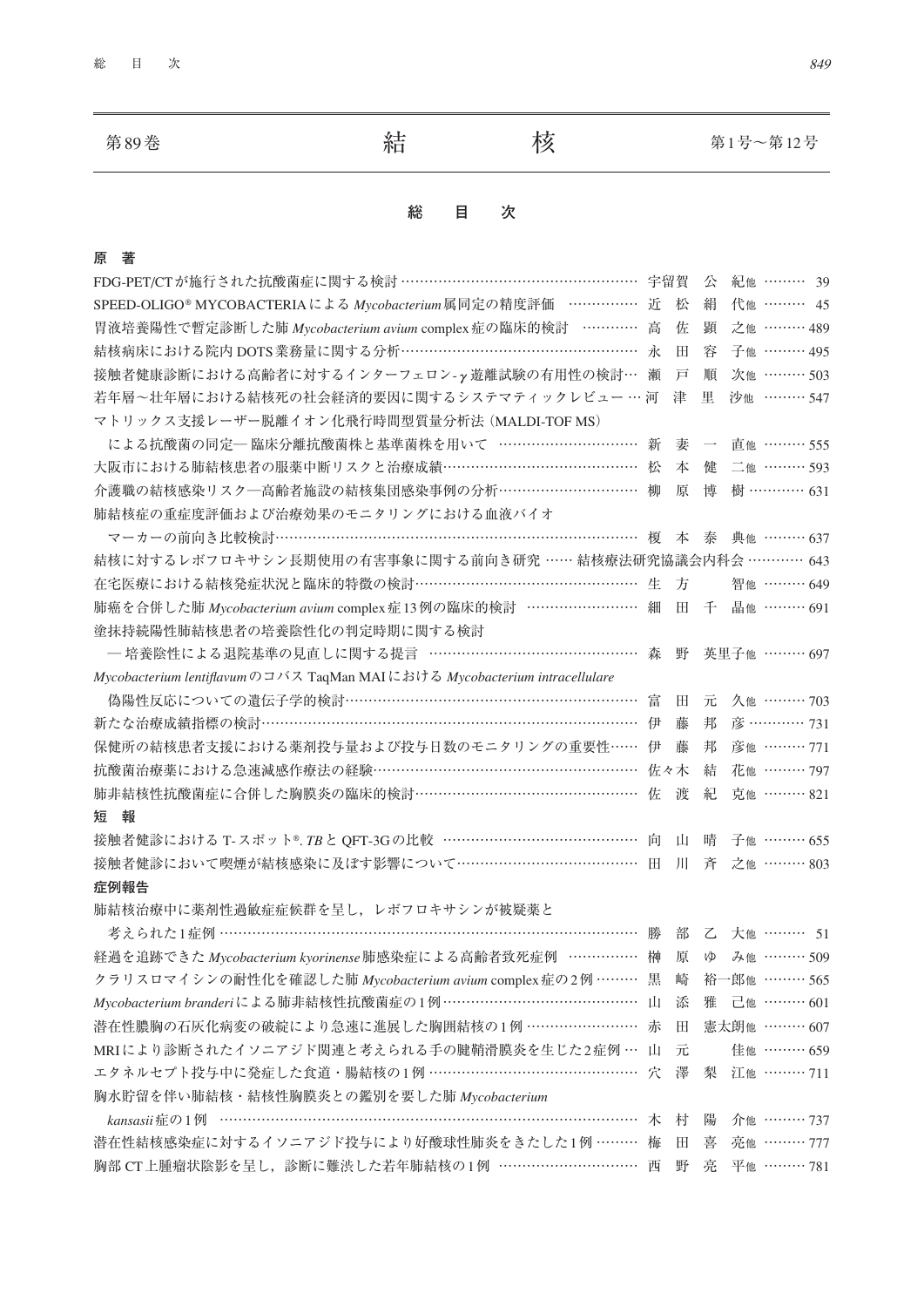肺結核治療中に抗結核薬による中毒性表皮壊死症を発症した全身性 エリテマトーデスの1例 ……………………………………………………………………… 佐 藤 祐他 ……… 807 **活動報告** 病院における結核接触者健診………………………………………………………………………… 松 本 健 二他 ……… 515 OFT 導入が接触者健診に与えた影響に関する検討 …………………………………………………… 笠 井 幸他 ……… 613 結核接触者における有症状時の医療機関受診の重要性─二次患者の早期発見のために… 西 村 正 道他 ……… 667 **総 説** 日本の結核とエイズ問題に関する一考察……………………………………………………… 島 尾 忠 男 ………… 57 **論 壇** 多剤耐性結核治療のための新抗結核薬の使用を巡って…………………………………………… 森 宇他 ……… 813 **資 料** 結核年報2012(1)結核発生動向速報・外国生まれ結核 ……………………… 結核研究所疫学情報センター ………… 619 結核年報2012 (2) 小児結核・高齢者結核 ……………………………………… 結核研究所疫学情報センター ………… 673 結核年報2012 (3) 患者発見・診断時病状 …………………………………… 結核研究所疫学情報センター ………… 787 結核年報2012 (4) 治療・治療成績 ……………………………………………… 結核研究所疫学情報センター ………… 825 **通 信** 潜在性結核感染症治療と問題点:正しい接触者検診を……………………………………… 坂 谷 光 則 ………… 627 非結核性抗酸菌症の治療––その課題克服に向けて………………………………………………… 菊 地 利 明 ………… 835 **委員会報告** Report from the Committee of the Japanese Society for Tuberculosis : A Study of Tuberculosis among Foreigners Resident in Japan, 2008— With Particular Focus on Those Leaving Japan in the Middle of Treatment ………………………………… The International Exchanging Committee of the Japanese Society for Tuberculosis ………… 5 Community Medical Liaison Guidelines for Tuberculosis Using the Community Cooperation Clinical Pathway ─ Medical Institution's Roles in Community DOTS ………………………………………………… The Treatment Committee of the Japanese Society for Tuberculosis ………… 13 Treatment Guidelines for Latent Tuberculosis Infection ……………… The Prevention Committee and the Treatment Committee of the Japanese Society for Tuberculosis ………… 21 結核症の基礎知識 …………………………………………………………………… 日本結核病学会教育委員会 ………… 521 デラマニドの使用について ………………………………………………………… 日本結核病学会治療委員会 ………… 679 「結核医療の基準」の見直し––2014年 …………………………………………… 日本結核病学会治療委員会 ………… 683 インターフェロンγ遊離試験使用指針 …………………………………………… 日本結核病学会予防委員会 ………… 717 レボフロキサシン使用中の関節痛に関する調査 ―「結核に対するレボフロ キサシンの使用実態調査」における関節痛症例の追跡調査報告 ……………… 日本結核病学会治療委員会 ………… 727 **今村賞受賞記念講演** A Practical Study Concerning Improvements to Tuberculosis Care Practice ……………………… Eriko SHIGETO ………… 1 **第 88回総会特別講演** MAC症克服への展望 …………………………………………………………………………… 小 川 賢 二 ………… 61 **第 88回総会シンポジウム** 肺結核の外来治療 …………………………………………………………………… 座長:山口哲生,藤兼俊明 ………… 67 結核重症例,合併症重症例における治療,管理の進歩 ………………………… 座長:木村 弘,今泉和良 ………… 571 第三世代 OFTの評価 ……………………………………………………………… 座長:松本智成, 山﨑利雄 ………… 743 **第 88回総会ミニシンポジウム** 集団感染事例から学ぶ ……………………………………………………………… 座長:加藤誠也,桑原克弘 ………… 77 **第 89回総会教育講演** 新規抗結核薬 「デラマニド」とその使用について …………………………………………… 重 藤 えり子 ………… 837 **会 報** 理事会報告, 役員・委員名簿, 支部長一覧他 ………………………………………………………………… 761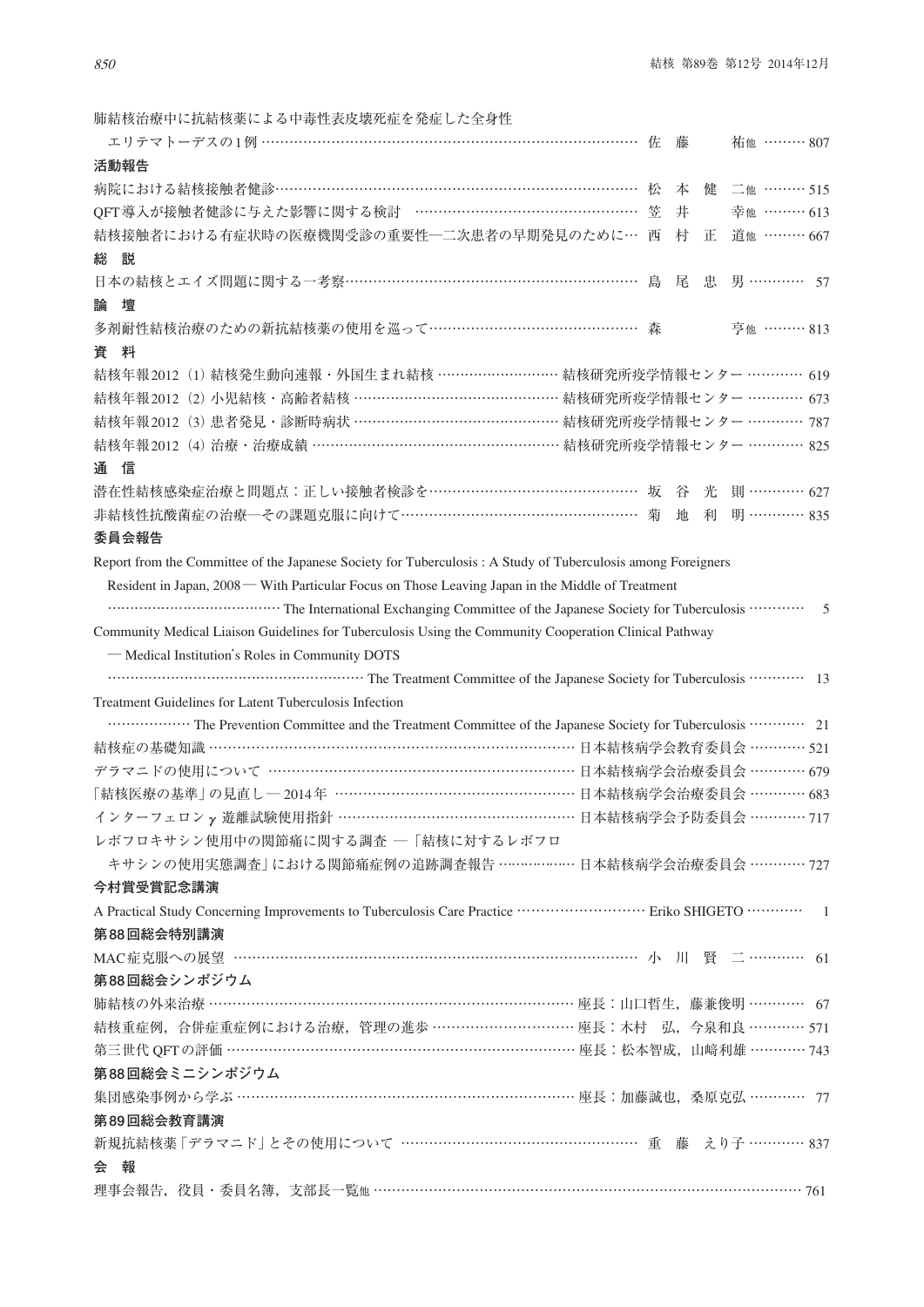# Vol. 89 KEKKAKU No. 1 <sup>~</sup><sup>12</sup>

## **CONTENTS**

| Evaluation of Mycobacterial Infections Using <sup>18</sup> F-Fluorodeoxyglucose-Positron Emission Tomography:                                                                                                                  |
|--------------------------------------------------------------------------------------------------------------------------------------------------------------------------------------------------------------------------------|
|                                                                                                                                                                                                                                |
|                                                                                                                                                                                                                                |
| Clinical Features of Pulmonary Mycobacterium avium Complex Disease Diagnosed through                                                                                                                                           |
|                                                                                                                                                                                                                                |
|                                                                                                                                                                                                                                |
| Effectiveness of Interferon-Gamma Release Assays in the Tuberculosis Contact Investigation of Elderly People ················ 503                                                                                              |
| Socio-Economic Factors that Influence Tuberculosis Death among the Youth and Middle-Aged                                                                                                                                       |
|                                                                                                                                                                                                                                |
| Identification of Mycobacteria by Matrix-Assisted Laser Desorption-Ionization Time-of-Flight Mass Spectrometry                                                                                                                 |
| - Using Reference Strains and Clinical Isolates of Mycobacterium material control and the S55                                                                                                                                  |
| Evaluation of Risk Factors for Failed/Defaulted on Treatment Outcomes of Pulmonary Tuberculosis in Osaka City ············· 593                                                                                                |
| Risk of Tuberculosis Infection among Care Workers during an Outbreak of Tuberculosis at a Care                                                                                                                                 |
| Facility for the Elderly (and according to the Elderly of the Elderly of the Elderly of the Elderly of the Elderly of the Elderly of the Elderly of the Elderly of the Elderly of the Elderly of the Elderly of the Elderly of |
| Comparison of Biomarkers of Pulmonary Tuberculosis Activity - Serum Surfactant Proteins A and D,                                                                                                                               |
|                                                                                                                                                                                                                                |
|                                                                                                                                                                                                                                |
|                                                                                                                                                                                                                                |
|                                                                                                                                                                                                                                |
| New Criteria Enable Shorter Hospitalization of Patients with Continuously Smear-Positive Pulmonary Tuberculosis  697                                                                                                           |
| Genetic Analysis Reveals Misidentification of Mycobacterium lentiflavum as Mycobacterium intracellulare                                                                                                                        |
|                                                                                                                                                                                                                                |
|                                                                                                                                                                                                                                |
| Importance of Monitoring the Drug Dosage and Treatment Duration for the Management of                                                                                                                                          |
|                                                                                                                                                                                                                                |
|                                                                                                                                                                                                                                |
|                                                                                                                                                                                                                                |
| <b>Short Report</b>                                                                                                                                                                                                            |
| Comparison of Tests Results between T-SPOT®.TB and QuantiFERON®-TB Gold In-Tube in a Contact Investigation  655                                                                                                                |
| Association between Smoking and Tuberculosis Infection (2003) (2006) (2006) (2006) (3006) (3006) (3006) (3006)                                                                                                                 |
| <b>Case Report</b>                                                                                                                                                                                                             |
| A Case of Drug-Induced Hypersensitivity Syndrome Caused by Levofloxacin Used for Treating Pulmonary Tuberculosis  51                                                                                                           |
| Fatal Nontuberculous Mycobacterial Lung Disease Caused by Mycobacterium kyorinense:                                                                                                                                            |
|                                                                                                                                                                                                                                |
| Two Cases of Pulmonary Mycobacterium avium Complex Disease with Resistance to Clarithromycin ························· 565                                                                                                     |
|                                                                                                                                                                                                                                |
|                                                                                                                                                                                                                                |
| Tenosynovitis Confirmed by MRI during Anti-Tuberculous Treatment Suspected Due to Isoniazid                                                                                                                                    |
|                                                                                                                                                                                                                                |
| A Case of Esophageal and Intestinal Tuberculosis that Occurred during Treatment                                                                                                                                                |
|                                                                                                                                                                                                                                |
| A Case of Pulmonary Mycobacterium kansasii Infection with Pleural Effusion,                                                                                                                                                    |
|                                                                                                                                                                                                                                |
| Development of Eosinophilic Pneumonia in a Patient with Latent Tuberculosis Infection Resulting from Isoniazid ············· 777                                                                                               |
| A Young Case of Pulmonary Tuberculosis with Atypical Tumor Shadow on Chest Computed                                                                                                                                            |
| Tomography and Its Difficulty in Diagnosis manufactured and annual control of the Difficulty in Diagnosis manufactured and all the Difficulty of the Difficulty in Diagnosis manufactured and all the Difficulty of the Diffic |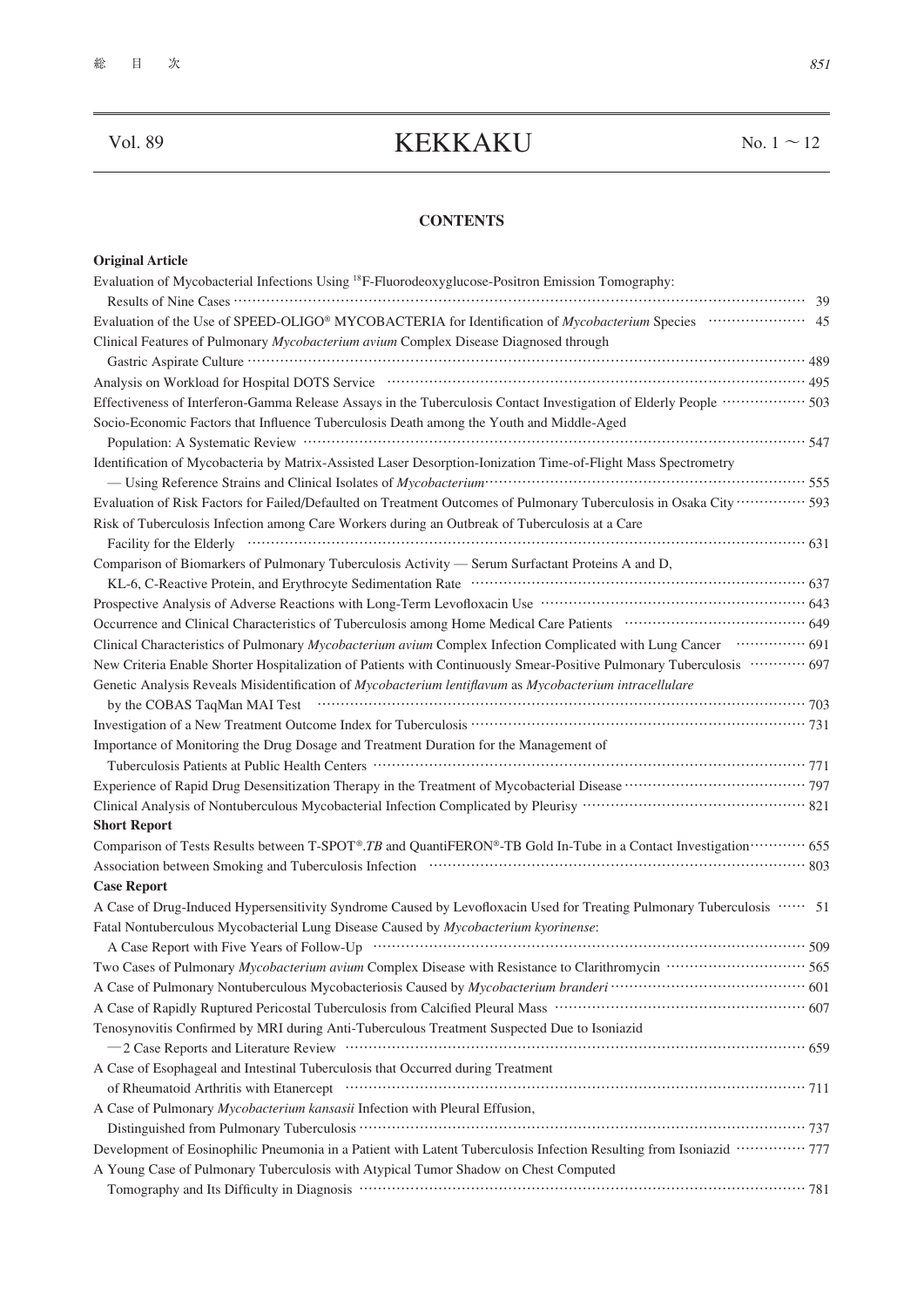| A Case of Antitubercular Drug-Induced Toxic Epidermal Necrosis in a Systemic Lupus Erythematosus                                                                                                                               |
|--------------------------------------------------------------------------------------------------------------------------------------------------------------------------------------------------------------------------------|
|                                                                                                                                                                                                                                |
| <b>Field Activities</b>                                                                                                                                                                                                        |
|                                                                                                                                                                                                                                |
|                                                                                                                                                                                                                                |
| <b>Review Article</b>                                                                                                                                                                                                          |
|                                                                                                                                                                                                                                |
| <b>Issue</b>                                                                                                                                                                                                                   |
| Considerations on Uses of Newly Developed Anti-Tuberculosis Drugs for Multi-Drug Resistant Tuberculosis ·················· 813                                                                                                 |
| <b>Report and Information</b>                                                                                                                                                                                                  |
| Tuberculosis Annual Report 2012 - (1) Summary of Tuberculosis Notification Statistics and Foreign-born                                                                                                                         |
| Tuberculosis Patients (1994) and the contract of the contract of the contract of the contract of the contract of the contract of the contract of the contract of the contract of the contract of the contract of the contract  |
|                                                                                                                                                                                                                                |
| Tuberculosis Annual Report 2012 - (3) Case Finding and Condition of Tuberculosis on Diagnosis ······························· 787                                                                                              |
|                                                                                                                                                                                                                                |
| <b>Committee's Report</b>                                                                                                                                                                                                      |
| Report from the Committee of the Japanese Society for Tuberculosis: A Study of Tuberculosis among Foreigners                                                                                                                   |
| Resident in Japan, 2008 – With Particular Focus on Those Leaving Japan in the Middle of Treatment ························ 5                                                                                                   |
| Community Medical Liaison Guidelines for Tuberculosis Using the Community Cooperation Clinical Pathway                                                                                                                         |
|                                                                                                                                                                                                                                |
| Treatment Guidelines for Latent Tuberculosis Infection (1999) and the content of the content of the content of the content of the content of the content of the content of the content of the content of the content of the co |
| <b>Memorial Lecture by Imamura Award Winner</b>                                                                                                                                                                                |
|                                                                                                                                                                                                                                |
| The 88th Annual Meeting Symposium                                                                                                                                                                                              |
|                                                                                                                                                                                                                                |
|                                                                                                                                                                                                                                |
|                                                                                                                                                                                                                                |
| The 88th Annual Meeting Mini-Symposium                                                                                                                                                                                         |
|                                                                                                                                                                                                                                |